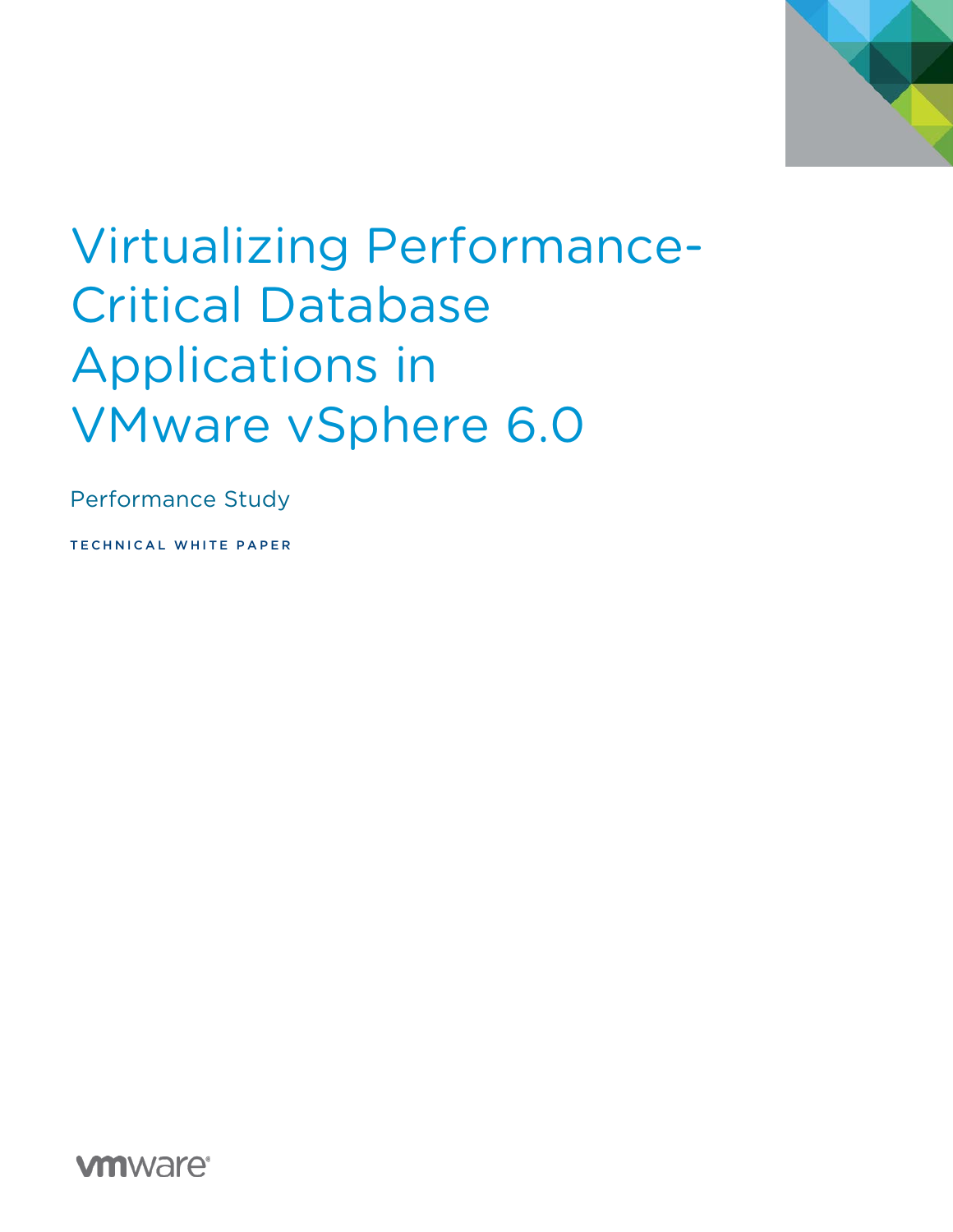### **Table of Contents**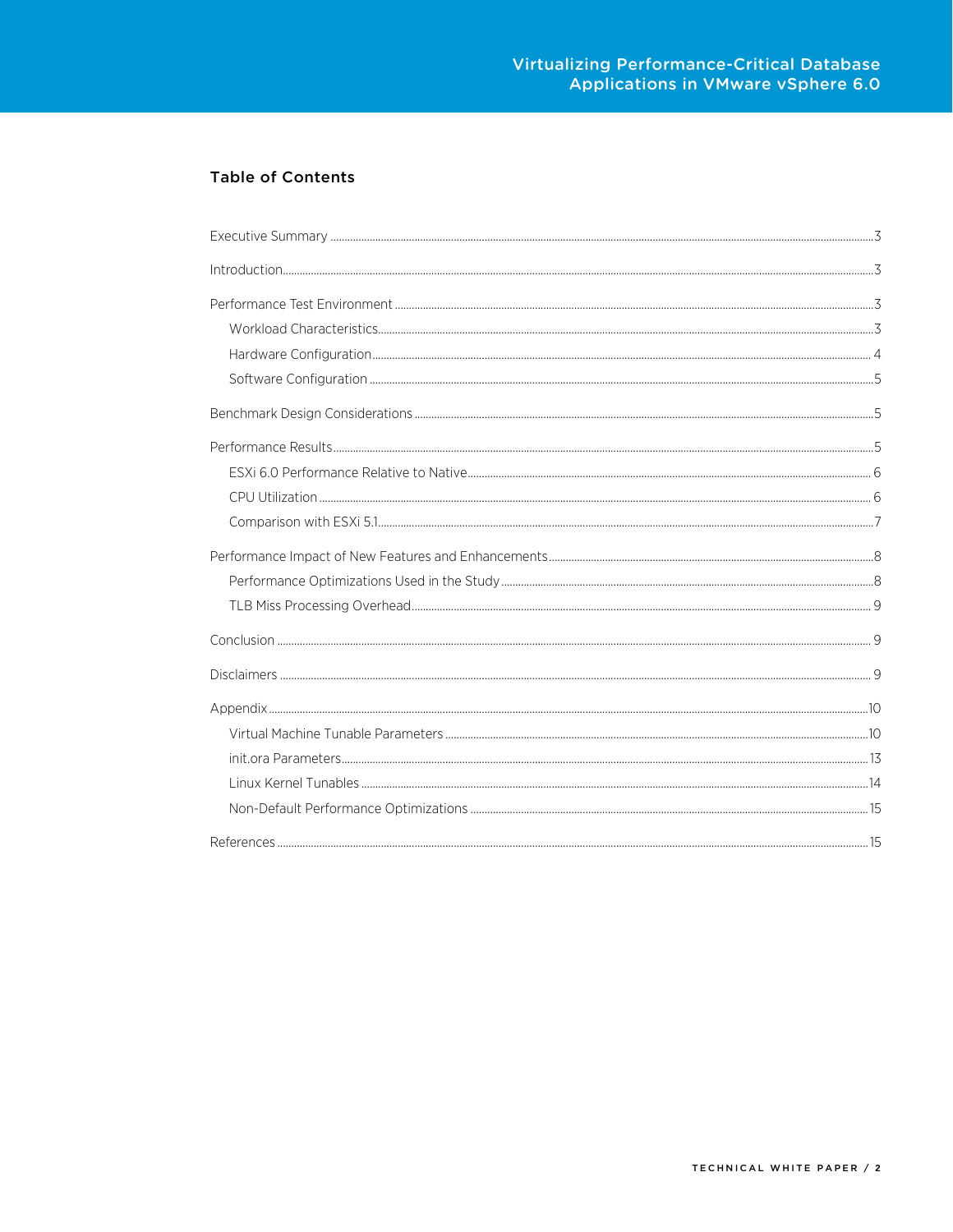# <span id="page-2-0"></span>Executive Summary

The performance parity between bare-metal and virtualized servers is an accepted fact today. But what about the most demanding applications, such as monster virtual machines running databases and transaction processing applications? Experiments in this paper demonstrate that VMware vSphere® 6.0 virtual machines run out of the box at 90% of the performance of native systems even for the most demanding workloads at the highest throughput levels.

# <span id="page-2-1"></span>Introduction

Customers have successfully deployed database applications in virtual machines since the earliest versions of VMware ESX®, and vSphere 6.0 continues to meet the challenge of virtualizing extremely resource-intensive database workloads such as those that issue a large number of storage commands and experience high network activity to serve remote clients. New performance features in vSphere 6.0 readily handle the high consumption of CPU and memory resources of these demanding database applications.

Through performance experiments, we show how vSphere is up to the task of running robust database applications in virtual machines and answers some common customer questions that include:

- What is the performance of heavy-duty database applications in virtual machines?
- How does a virtualized environment handle high storage I/Os per second (IOPS) and high network traffic?
- Does the virtual–native performance parity extend to wide virtual machines with 64 vCPUs or more?

In this paper, we quantify the performance of a virtualized server for a very high-end Oracle database deployment (with a much larger resource footprint than customers expect to see in most production environments) and highlight the overall system performance. Our experiments show that large database applications perform well in vSphere virtual machines.

### <span id="page-2-2"></span>Performance Test Environment

### <span id="page-2-3"></span>Workload Characteristics

We derive a workload, known here as the Order-Entry benchmark, from the TPC-C workload. The Order-Entry benchmark is a non-compliant implementation of the TPC-C business model; it is not comparable to official, published TPC-C results.

The Order-Entry benchmark is an online transaction processing (OLTP) workload that runs many small transactions. Of the five transaction types, three update the database and the other two, which occur with relatively low frequency, are read-only. The I/O load is quite heavy and consists of small access sizes (2k-16k). The disk I/O accesses consist of random reads and writes with a 60/40 ratio in favor of reads. In terms of the impact on the system, this benchmark spends considerable execution time in the operating system's kernel context, which is harder to virtualize than user mode code. Specifically, how well ESXi virtualizes the hardware interrupt processing, I/O handling, context switching, and scheduler portions of the guest operating system code is critical to the performance of this benchmark. The workload is also very sensitive to the processor cache and translation lookaside buffer (TLB) hit ratios.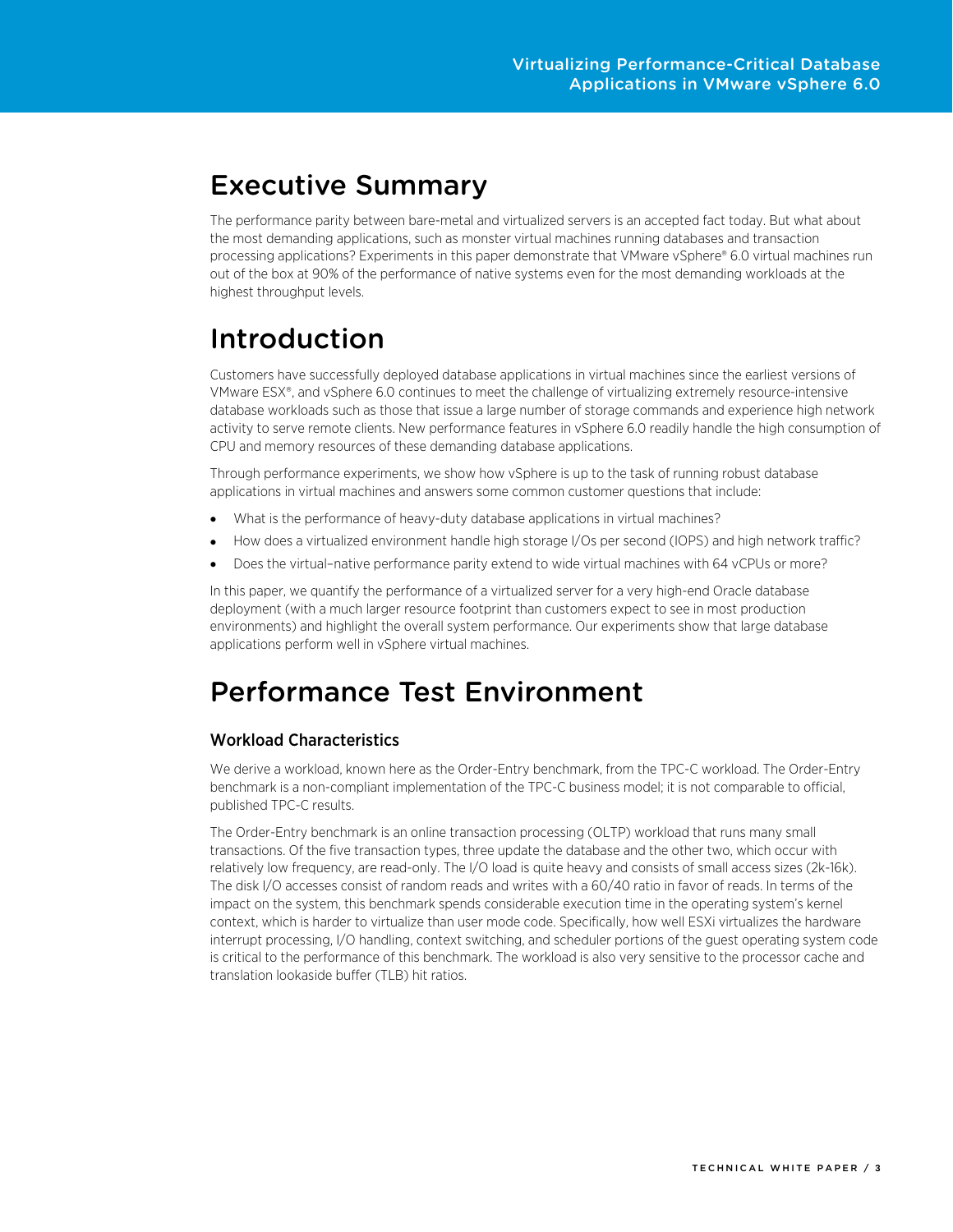

#### <span id="page-3-0"></span>Hardware Configuration

#### <span id="page-3-1"></span>Figure 1. Hardware configuration

The testbed for the experiments consists of a server machine, two client machines used to drive the benchmark, and three large storage arrays to keep the disk latencies at acceptable levels[. Figure 1](#page-3-1) shows the server and storage components and connectivity. We use the same components in all tests by booting up the server either into ESXi or into native Linux.

Server hardware:

- Dell PowerEdge R730
- Two 18-core Intel Processors Xeon E5-2699 v3 ("Haswell-EP") @ 2.30GHz
- 512GB memory

Server storage:

- 16 data LUNs on 72 SSDs on two EMC CLARiiON CX4-960 arrays
- 2 redo log LUNs on 30 15K-RPM disk drives on an EMC VNX-5800 array

Client machines:

- A 16-vCPU VM with 64GB of memory on a 2-socket X5550 ("Nehalem-EP") server
- A 16-vCPU VM with 64GB of memory on a 4-socket E7-4870 ("Westmere-EX") server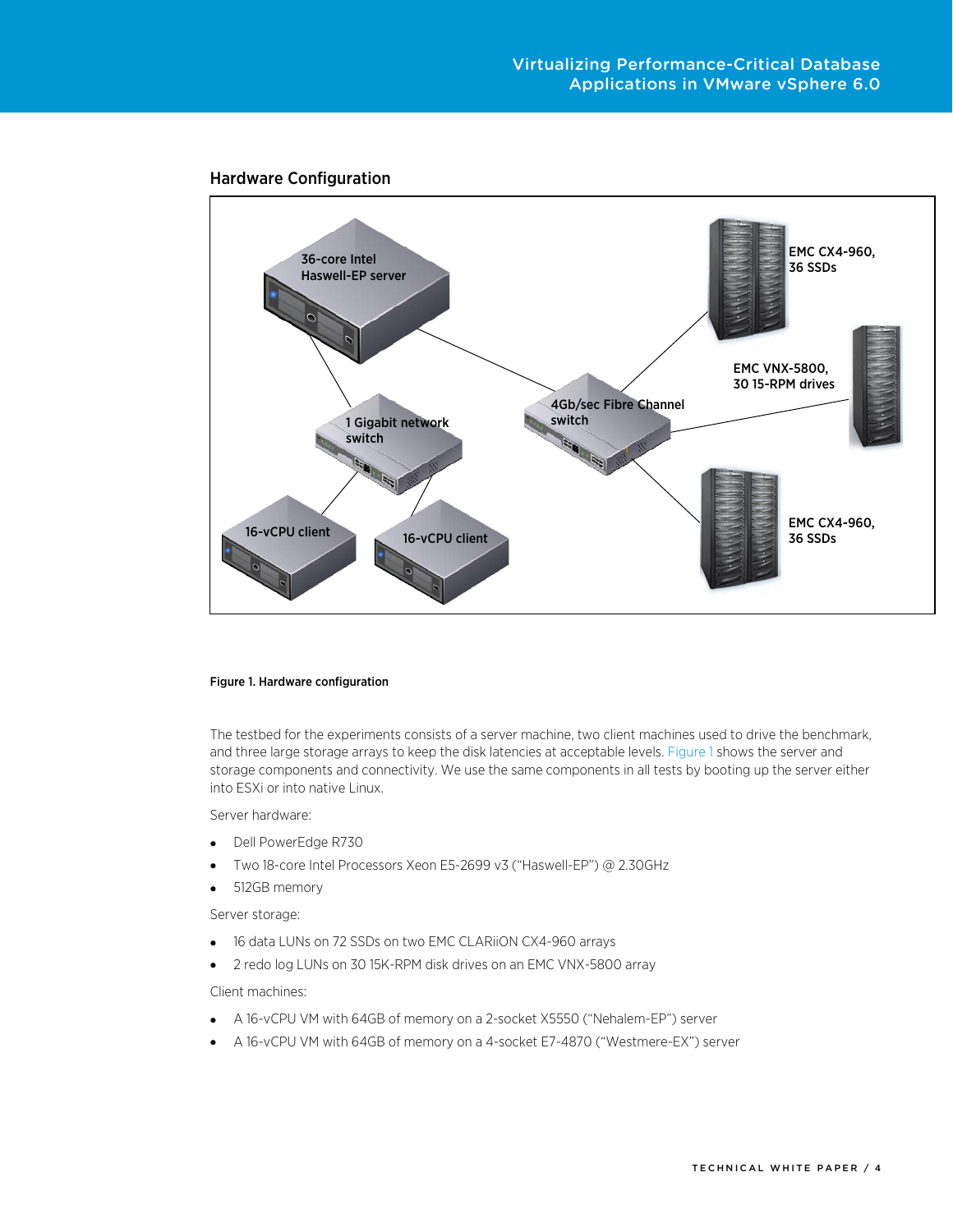### <span id="page-4-0"></span>Software Configuration

[Table 1](#page-4-3) lists the software components of the testbed. The virtual machine and native machine configurations are identical in that they use the same operating system and DBMS versions, which are configured the same way. We used the same benchmarking scripts to set up and run the benchmark. We ran both native and virtual experiments against the same database that was built on the three storage arrays. In both cases, we used large memory pages to ensure optimum performance.

| Software Stack  | <b>Version</b>               |
|-----------------|------------------------------|
| <b>FSXi</b>     | vSphere Release 6.0          |
| Guest/native OS | RHEL 7.1 64-bit (3.10.0-229) |
| <b>DRMS</b>     | Oracle 12C (12.1.0.2.0)      |

<span id="page-4-3"></span>Table 1. Server software

### <span id="page-4-1"></span>Benchmark Design Considerations

With a monster virtual machine configuration at full CPU saturation such as the one we use in this study, we advise you to leave some system resources available for the hypervisor vmkernel threads. For workloads that have both high compute and high I/O requirements, you can get better performance by dividing the host system resources between the virtual machine and the hypervisor kernel. This allows the hypervisor to perform its own functions as well as the tasks it does on behalf of the virtual machine, such as I/O.

The server under test has 36 cores and 72 physical Hyper-Thread CPUs. So for the experiments on ESXi 6.0, we configure 64 virtual CPUs (vCPUs) in the virtual machine. With 72 physical CPUs (pCPUs) available, the scheduler can schedule as many as 8 auxiliary vmkernel threads on other pCPUs without impacting the guest. Note that the scheduler can still decide to allow a pCPU to be shared between a vCPU and a vmkernel thread. We retain the default setting so the scheduler still makes optimal scheduling decisions. We configure the guest with 475GB of memory.

Although this is an undercommitted configuration, the virtual–native comparisons are fair because they are comparing a 64-vCPU virtual machine on a 72-pCPU host with that same host running 72 pCPUs in the native configuration (as opposed to the unfair situation of comparing a 64-pCPU native system to a 64-vCPU virtual machine that runs on a host with more than 64 physical processors).

Database size is an important parameter in this benchmark. Vendors sometimes size their databases based on a small warehouse count, which results in a "cached" database and a low I/O rate with misleading results. We run tests with 32K warehouses, taking up 3.8TB of disk space. We size the Oracle SGA to 440GB. The large ratio between database size and SGA size gives rise to significant storage I/O activity.

# <span id="page-4-2"></span>Performance Results

We conduct experiments using the Order-Entry benchmark with the goal of quantifying:

- Performance gains due to enhancements built into ESXi 6.0
- Performance differential between ESXi 6.0 and ESXi 5.1
- Performance differential between ESXi 6.0 and native

The following sections detail the results of our experiments with the Order-Entry benchmark run on both native and virtual machines.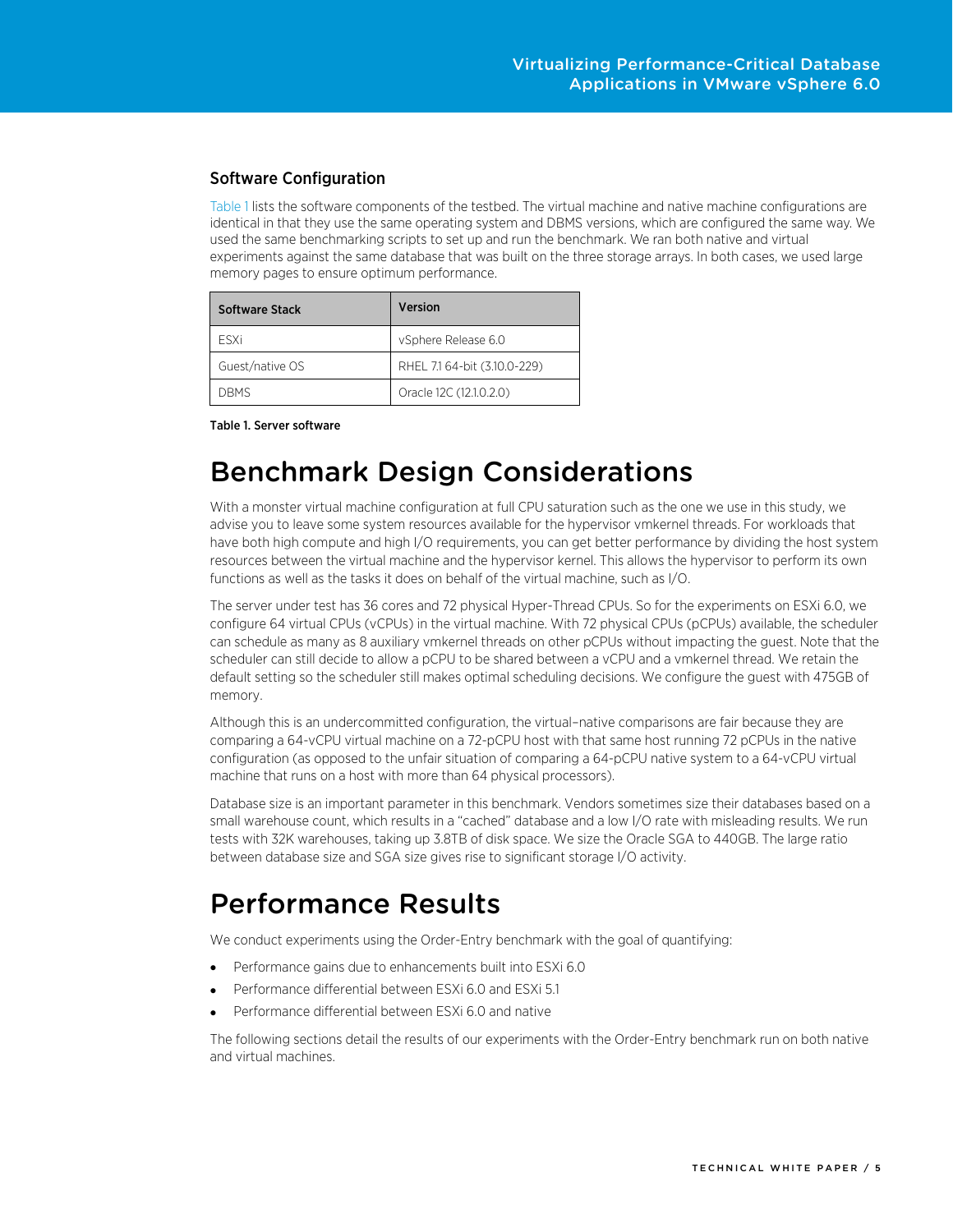### <span id="page-5-0"></span>ESXi 6.0 Performance Relative to Native

Results from these experiments show that you can virtualize even the largest database applications with excellent performance. For example, with a 64-vCPU virtual machine running on a 72-pCPU ESXi host, throughput is 90% of native throughput on the same hardware platform. [Table 2](#page-5-2) summarizes statistics that give an indication of the load placed on the system in the native and virtual machine configurations. We base CPU utilizations on Non-Halted Cycles, which we measure using hardware monitoring tools, and we report the metric as the average utilization of all 36 cores/72 threads on the server. In the virtual case, the guest operating system in the 64-vCPU virtual machine reports a CPU utilization of 90.2%, and the hardware counters in the host report an average utilization of 85.1% for the 36 cores/72 threads. We used the average utilization of all 72 HT threads for an apple-to-apples comparison with the 72-thread native results.

| <b>Metric</b>                                 | <b>Native System</b>          | <b>Virtual Machine</b>        |
|-----------------------------------------------|-------------------------------|-------------------------------|
| Throughput in transactions per<br>second      | 66.5K                         | 59.5K                         |
| Average CPU utilization of 72<br>logical CPUs | 84.7%                         | 85.1%                         |
| Disk IOPS                                     | 173K                          | 155K                          |
| Disk Megabytes/second                         | 929MB/s                       | 831MB/s                       |
| Network packets/second                        | 71K/s receive<br>71K/s send   | 63K/s receive<br>64K/s send   |
| Network Megabytes/second                      | 15MB/s receive<br>36MB/s send | 13MB/s receive<br>32MB/s send |

#### <span id="page-5-2"></span>Table 2. Comparison of native and virtual machine benchmark load profiles

[Table 3](#page-5-3) shows the corresponding guest statistics we collected while running the Order-Entry benchmark; these statistics provide another perspective on the resource-intensive nature of the workload. These common Linux performance metrics show that while the benchmark workload was heavy in terms of raw CPU demands, it also placed a heavy load on the operating system, interrupt handling, and the storage subsystem—areas that have been traditionally associated with high virtualization overheads.

| <b>Metric</b>               | Amount |
|-----------------------------|--------|
| Interrupts per second       | 327K   |
| Disk IOPS                   | 155K   |
| Context switches per second | 287K   |
| Load average                | 231    |

#### <span id="page-5-3"></span>Table 3. Guest OS statistics

#### <span id="page-5-1"></span>CPU Utilization

According to common practice for performance testing workloads like the Order-Entry benchmark, we increase the load until it nearly saturates the CPU. Occasionally, we encounter reports that compare two throughputs without reporting the CPU utilization, or claim two systems are equivalent, even though one requires more CPU cycles to achieve the same throughput. In this report, we compare the native and virtual throughputs at the same, near-saturation CPU utilizations.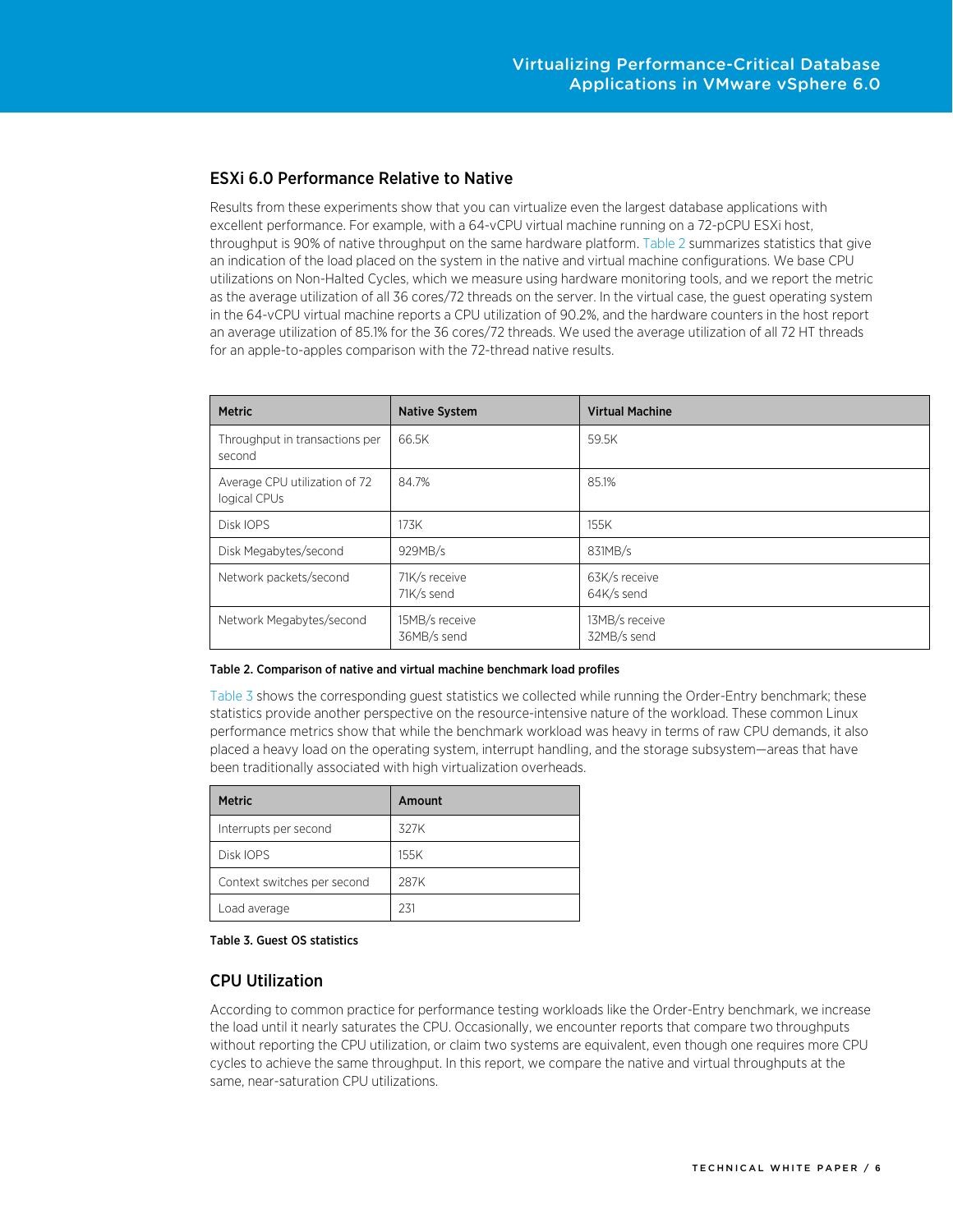We measure the average physical CPU utilization with the hardware event counters available on Intel processors, which show that both the native and virtual configurations run at 85% average physical CPU utilization across all 72 physical CPU threads. We find that the workload cannot fully saturate the system due to long disk response times under maximum load. We could have pushed CPU utilization even higher with a more capable storage subsystem with lower latencies (even though it is uncommon for real world servers to go beyond 85% CPU utilization). The virtual server reached a maximum utilization of 85%. The native server was able to reach a higher CPU utilization of 91% at a throughput of 69.6K transactions per second due to a lower disk latency and less waitio. In order to provide an apple-to-apples comparison between native and virtual servers, we report the results in this paper from a native run that was also at 85% CPU utilization.

### <span id="page-6-0"></span>Comparison with ESXi 5.1

Experimental data comparing ESXi 6.0 with ESXi 5.1 show that high-end scale-up with ESXi 6.0 now mirrors that of native systems. To be more specific, previous tests from as far back as 2009 showed an 85% virtual–native performance ratio for 2-processor, 8-core Intel Nehalem-based servers with ESXi 4.0. However, that ratio declined at CPU counts of 32 or higher, even with ESXi 5.x.

Observe the data in [Figure 2](#page-6-1) and [Figure 3.](#page-7-2) With ESXi 5.1, the Order-Entry benchmark throughput of a 64-vCPU virtual machine on a 4-socket, 32 core/64 thread E7- 4870 (Westmere) server is only 70% of the throughput of the same server in native mode when both servers are running at 77% CPU utilization (the native server reached a maximum CPU utilization of 88% and throughput of 54.8 transactions per second).



<span id="page-6-1"></span>Figure 2. Absolute throughput values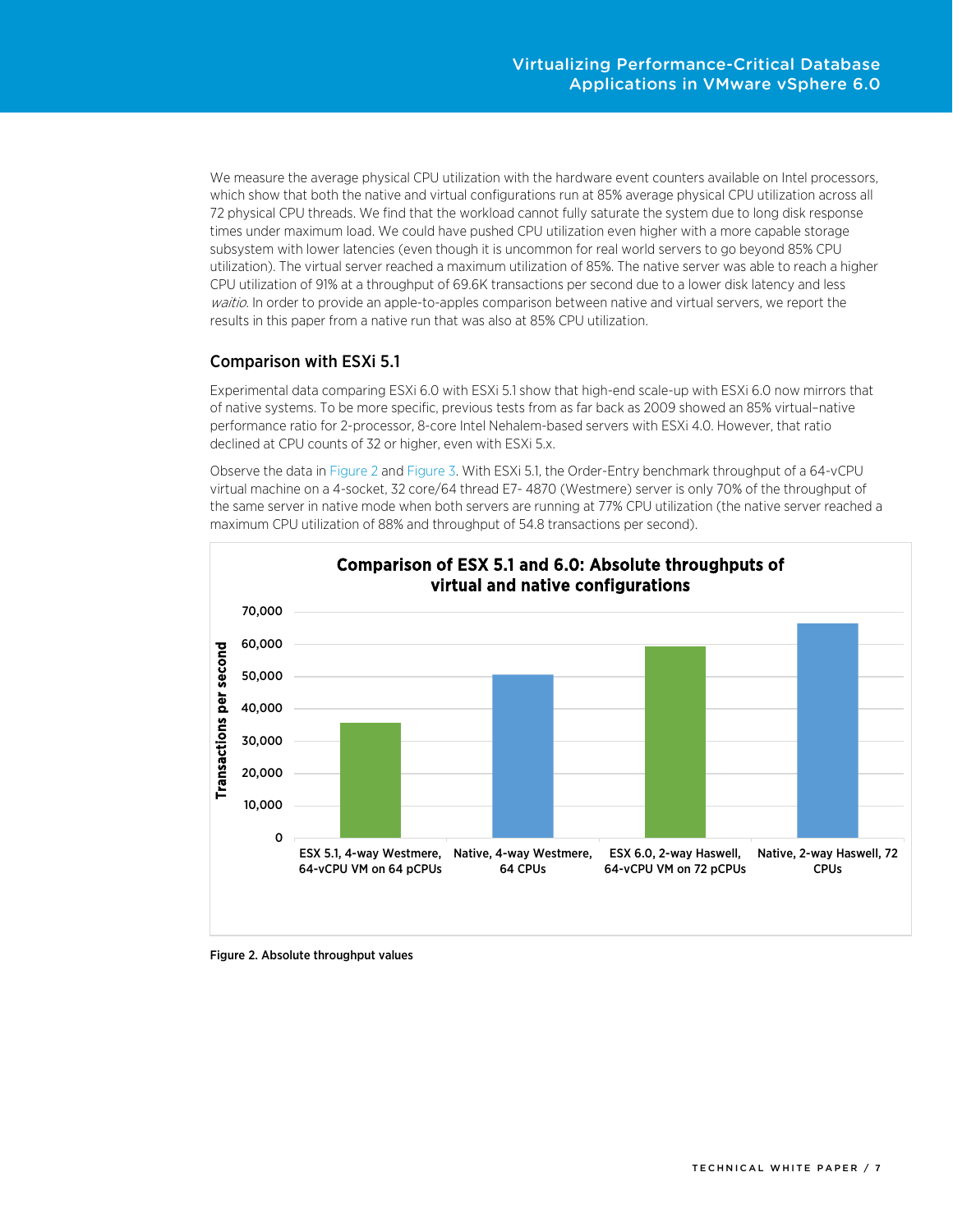

<span id="page-7-2"></span>Figure 3. Relative throughput ratios

## <span id="page-7-0"></span>Performance Impact of New Features and Enhancements

Numerous performance enhancements have made ESXi 6.0 an even better platform for performance-critical applications compared to the ESXi 5.x releases. Consult the online document ["What's New in the VMware](https://www.vmware.com/files/pdf/vsphere/VMW-WP-vSPHR-Whats-New-6-0-PLTFRM.pdf)  [vSphere 6](https://www.vmware.com/files/pdf/vsphere/VMW-WP-vSPHR-Whats-New-6-0-PLTFRM.pdf) Platform" [1] for details of those enhancements. The work presented here benefits from the following optimizations:

- Storage stack optimizations
- Networking stack optimizations
- ESXi 6.0 increases the virtual machine CPU and memory sizes to 128 and 4TB, respectively. Although the virtual machine in this test is limited to 64 CPUs and 475GB, increasing the maximum limits requires improved scale-up performance, which also benefits configurations below the maximum limits.
- The choice of hardware also impacts performance. The Haswell processor has an improved TLB design that lowers the cost of TLB miss processing, especially for virtualized servers. (See ["TLB Miss Processing](#page-8-0)  [Overhead."](#page-8-0))

#### <span id="page-7-1"></span>Performance Optimizations Used in the Study

One of the key performance features of ESXi 5.0 and 6.0 is out-of-the-box performance. Maximizing performance for database applications in releases before 5.0 sometimes required careful placement of vCPUs and vmkernel auxiliary threads on specific physical CPUs, as well as detailed tuning of networking and storage stacks. The [appendix](#page-9-1) lists the non-default settings used in this study. Note that these settings are listed not to suggest they are best practices for performance, but as a full disclosure of all non-default settings used to maximize performance for this particular workload on this particular configuration and to highlight how few non-default settings were required. For the complete VMX file, see ["Virtual Machine Tunable Parameters."](#page-9-1)

Achieving optimal performance requires tuning all the hardware and software in the stack, including the server hardware, processor BIOS settings, storage array settings, LUN settings, Linux operating system tunables (see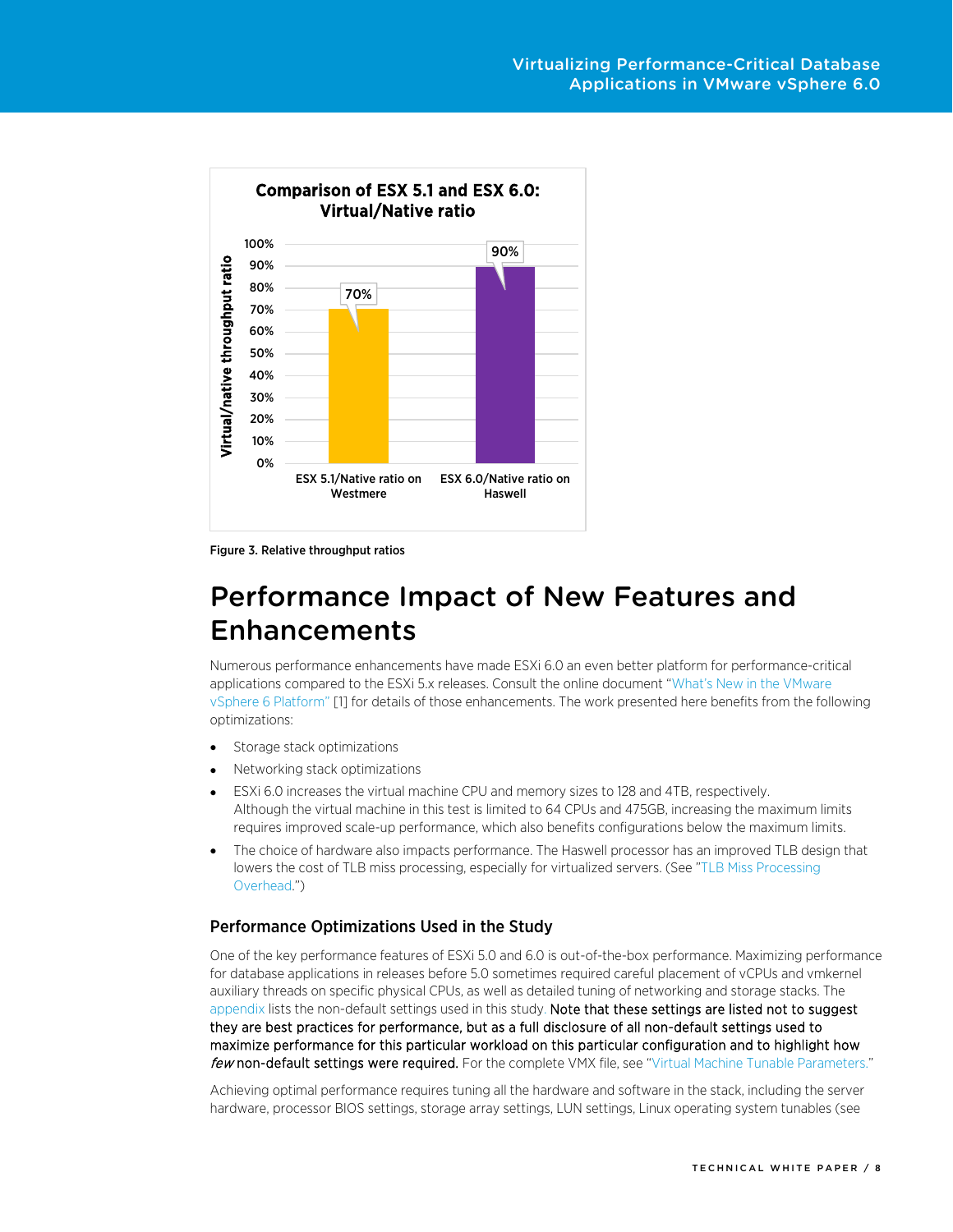["Linux Kernel Tunables"](#page-13-0)), DBMS tunables (see ["init.ora Parameters"](#page-12-0)), benchmark code and configuration, layout of benchmark data on the disks, and so on. Experience has shown that optimal performance cannot be reached without holistic tuning of the whole stack, and that was the case in our experiments, too.

We apply identical optimizations to the guest and native operating systems (for example, spreading device interrupts among multiple CPUs by manipulating the /proc/irq/NNN/smp\_affinity\_list nodes). We use the same settings (for example, the same Oracle init.ora file) for the database. We use the same benchmarking infrastructure (code, driver systems, and so on) and the same physical database for both cases.

### <span id="page-8-0"></span>TLB Miss Processing Overhead

The costs of processing translation lookaside buffer (TLB) misses can be substantial for workloads that use a lot of memory (as in database management systems or high-performance computing, for example). This overhead can grow in a virtual environment because of the two-dimensional page walk that is a side-effect of how modern X86 processors virtualize virtual memory [2]. In the early days of virtualization, the TLB miss processing overhead could sometimes double from a native server to its virtual counterpart.

In testing with ESXi 6.0 and the Haswell-EP processor, the processor spends 16% of its time in TLB miss processing in native mode and 20% in virtual. The combination of ESXi 6.0 and the most recent X86 processors make for much more efficient handling of TLB misses in a virtual environment, contributing to the virtual-native performance parity.

# <span id="page-8-1"></span>Conclusion

The amount of I/O and transactions per second that typical database applications generate are well below what ESXi 6.0 can handle. Experiments in this paper show that a 64-vCPU, 475GB virtual machine processes 59.5K DBMS transactions per second while issuing 155K IOPS, capabilities well above even most high-end Oracle database installations. The most demanding applications can be run with excellent performance in a virtualized environment with ESXi 6.0. Even for the applications that may require 64 or 128 vCPUs, the high-end performance boost of ESXi 6.0 over ESXi 5.x makes ESXi 6.0 an even better platform for virtualizing Oracle databases.

### <span id="page-8-2"></span>Disclaimers

The workload we used in our experiments is derived from the TPC-C workload. We refer to this workload as the Order-Entry benchmark, which is a non-compliant implementation of the TPC-C business model and is not comparable to official, published TPC-C results. In particular, the Order-Entry benchmark is a batch implementation and has an undersized database for the observed throughput.

Results do not represent the performance of Oracle software, neither are they meant to measure Oracle performance nor compare the performance of Oracle to another DBMS. We simply use Oracle to place a DBMS workload on ESXi to observe and optimize the performance of ESXi.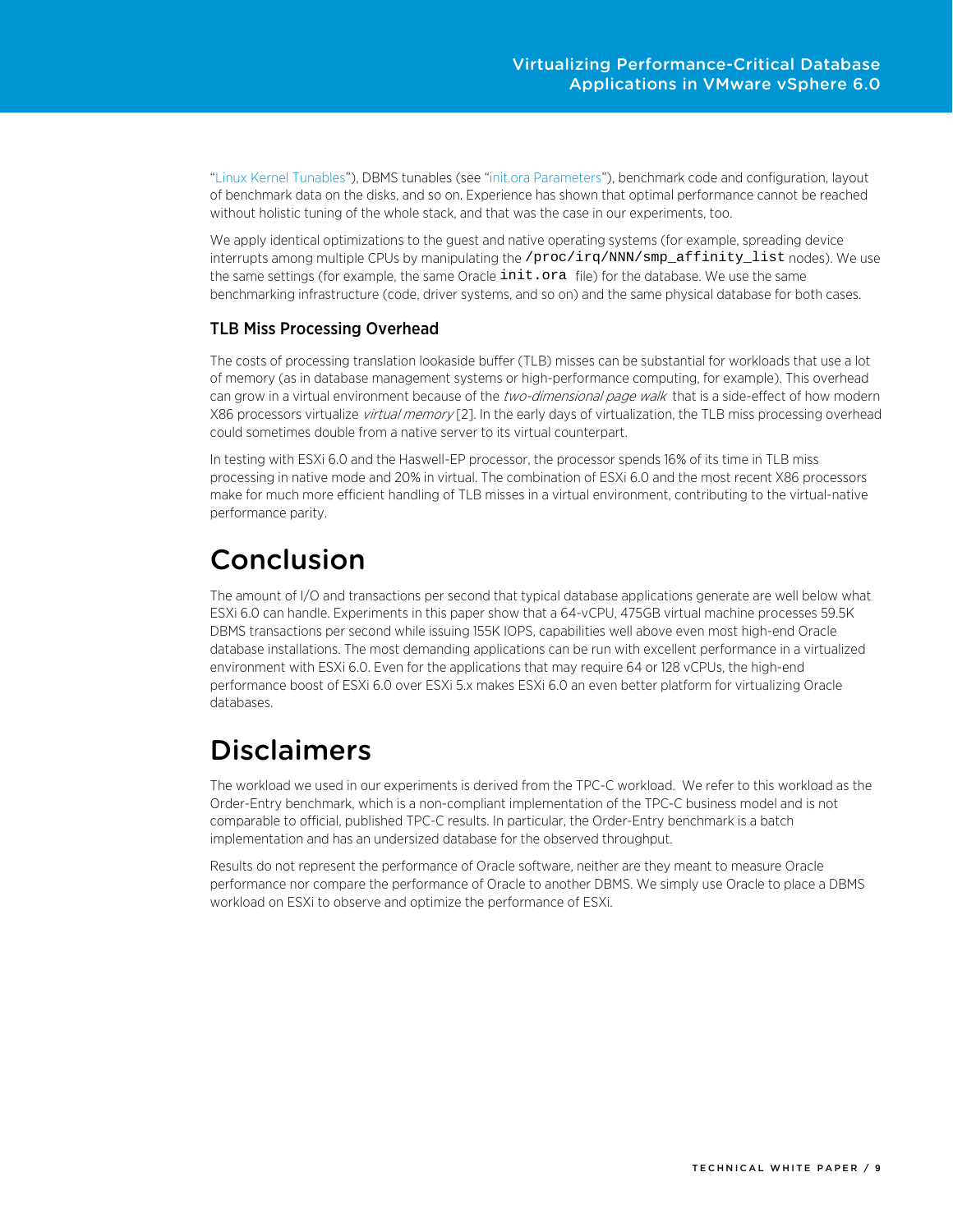### <span id="page-9-0"></span>Appendix

#### <span id="page-9-1"></span>Virtual Machine Tunable Parameters

.encoding = "UTF-8" config.version = "8" virtualHW.version = "11" nvram = "tpcc-server-vm1.nvram" pciBridge0.present = "TRUE" svga.present = "TRUE" pciBridge4.present = "TRUE" pciBridge4.virtualDev = "pcieRootPort" pciBridge4.functions = "8" pciBridge5.present = "TRUE" pciBridge5.virtualDev = "pcieRootPort" pciBridge5.functions = "8" pciBridge6.present = "TRUE" pciBridge6.virtualDev = "pcieRootPort" pciBridge6.functions = "8" pciBridge7.present = "TRUE" pciBridge7.virtualDev = "pcieRootPort" pciBridge7.functions = "8" vmci0.present = "false" hpet0.present = "TRUE" vmx.buildType = "stats" svga.vramSize = "8388608" numvcpus = "64" memSize = "486400" sched.mem.min = "486400" sched.mem.minSize = "486400" sched.mem.shares = "normal" sched.cpu.units = "mhz" sched.cpu.affinity = "all" sched.mem.affinity = "all" powerType.powerOff = "soft" powerType.suspend = "hard" powerType.reset = "soft" scsi0.virtualDev = "pvscsi" scsi0.present = "TRUE" scsi0.intrCoalescing = "false" scsi0.reqCallThreshold = 1 sata0.present = "TRUE" scsi0:0.deviceType = "scsi-hardDisk" scsi0:0.fileName = "tpcc-server-vm1-000001.vmdk" sched.scsi0:0.shares = "normal" sched.scsi0:0.throughputCap = "off" scsi0:0.present = "TRUE" ethernet0.virtualDev = "vmxnet3" ethernet0.networkName = "VM Network" ethernet0.addressType = "vpx" ethernet0.generatedAddress = "00:50:56:8c:b9:85" ethernet0.uptCompatibility = "TRUE"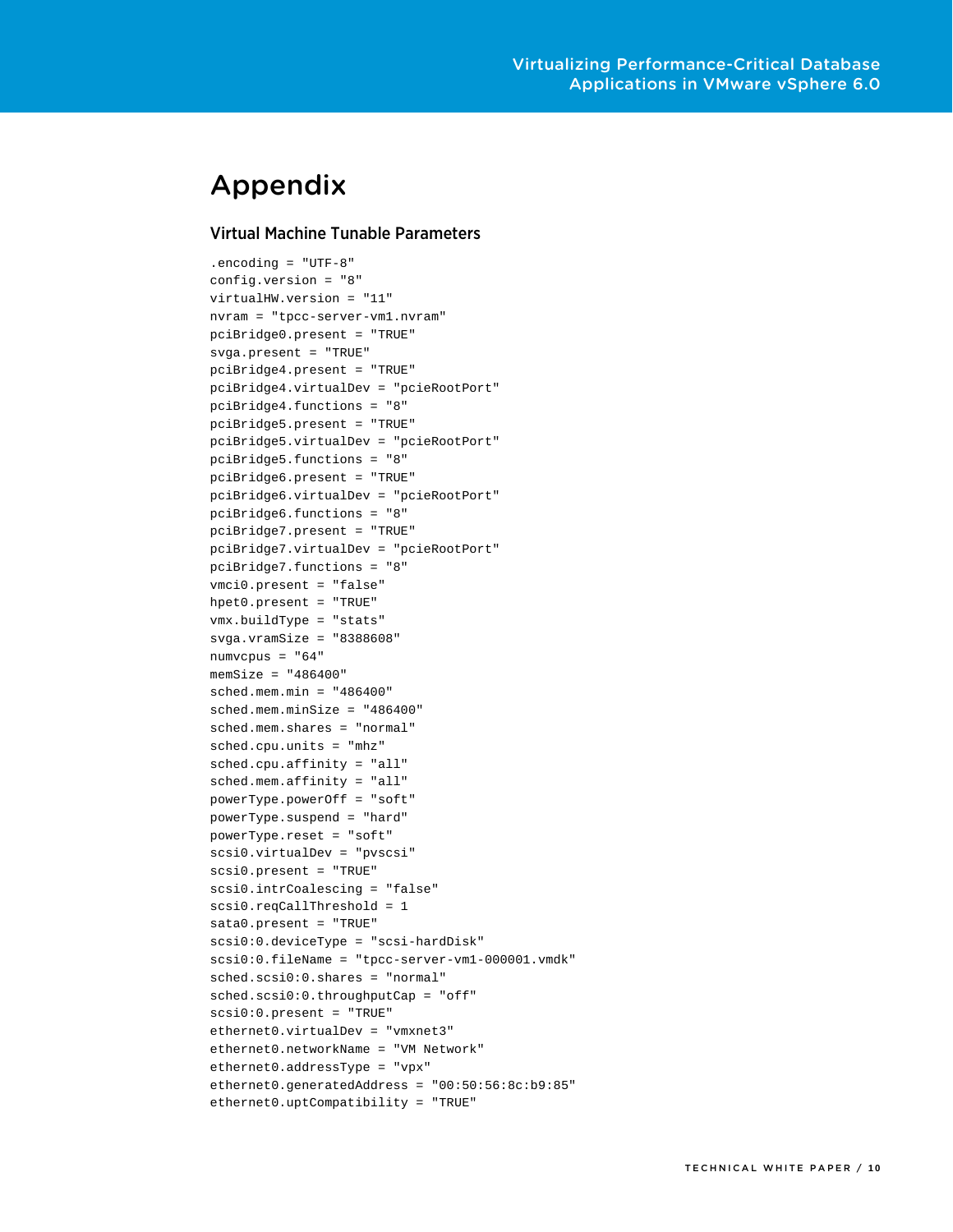```
ethernet0.present = "TRUE"
sata0:0.deviceType = "cdrom-image"
sata0:0.fileName = "/vmfs/volumes/4b2acea8-7cb333d8-be6d-18a9053b4890/locker/rhel-
server-7.1-x86_64-dvd.iso"
sata0:0.present = "TRUE"
floppy0.startConnected = "FALSE"
floppy0.clientDevice = "TRUE"
floppy0.fileName = "vmware-null-remote-floppy"
ethernet1.virtualDev = "vmxnet3"
ethernet1.networkName = "Private Network"
ethernet1.addressType = "vpx"
ethernet1.generatedAddress = "00:50:56:8c:6f:4f"
ethernet1.uptCompatibility = "TRUE"
ethernet1.present = "TRUE"
ethernet1.coalescingScheme = "static"
ethernet1.coalescingParams = "8,64,8"
displayName = "tpcc-server-vm1"
guestOS = "rhel7-64"
bios.bootDelay = "2000"
toolScripts.afterPowerOn = "TRUE"
toolScripts.afterResume = "TRUE"
toolScripts.beforeSuspend = "TRUE"
toolScripts.beforePowerOff = "TRUE"
uuid.bios = "56 4d 10 19 ae d3 df cb-e8 41 de 99 3d 91 ba bf"
vc.uuid = "50 0c fd d4 cd 89 03 74-0a c8 e4 4c 70 7c a4 50"
sched.cpu.min = "0"
sched.cpu.shares = "normal"
virtualHW.productCompatibility = "hosted"
sched.swap.derivedName = "/vmfs/volumes/55565160-1a8fd049-d9c3-ecf4bbd14b8c/tpcc-server-
vm1/tpcc-server-vm1-362e860f.vswp"
uuid.location = "56 4d 10 19 ae d3 df cb-e8 41 de 99 3d 91 ba bf"
replay.supported = "FALSE"
replay.filename = ""
migrate.hostlog = "./tpcc-server-vm1-9b3dc4d4.hlog"
scsi0:0.redo = ""
pciBridge0.pciSlotNumber = "17"
pciBridge4.pciSlotNumber = "21"
pciBridge5.pciSlotNumber = "22"
pciBridge6.pciSlotNumber = "23"
pciBridge7.pciSlotNumber = "24"
scsi0.pciSlotNumber = "160"
ethernet0.pciSlotNumber = "192"
ethernet1.pciSlotNumber = "224"
vmci0.pciSlotNumber = "-1"
sata0.pciSlotNumber = "33"
scsi0.sasWWID = "50 05 05 69 ae d3 df c0"
vmci0.id = "-1349589935"
monitor.phys_bits_used = "42"
vmotion.checkpointFBSize = "8388608"
vmotion.checkpointSVGAPrimarySize = "8388608"
cleanShutdown = "FALSE"
softPowerOff = "FALSE"
sata0:0.allowGuestConnectionControl = "TRUE"
```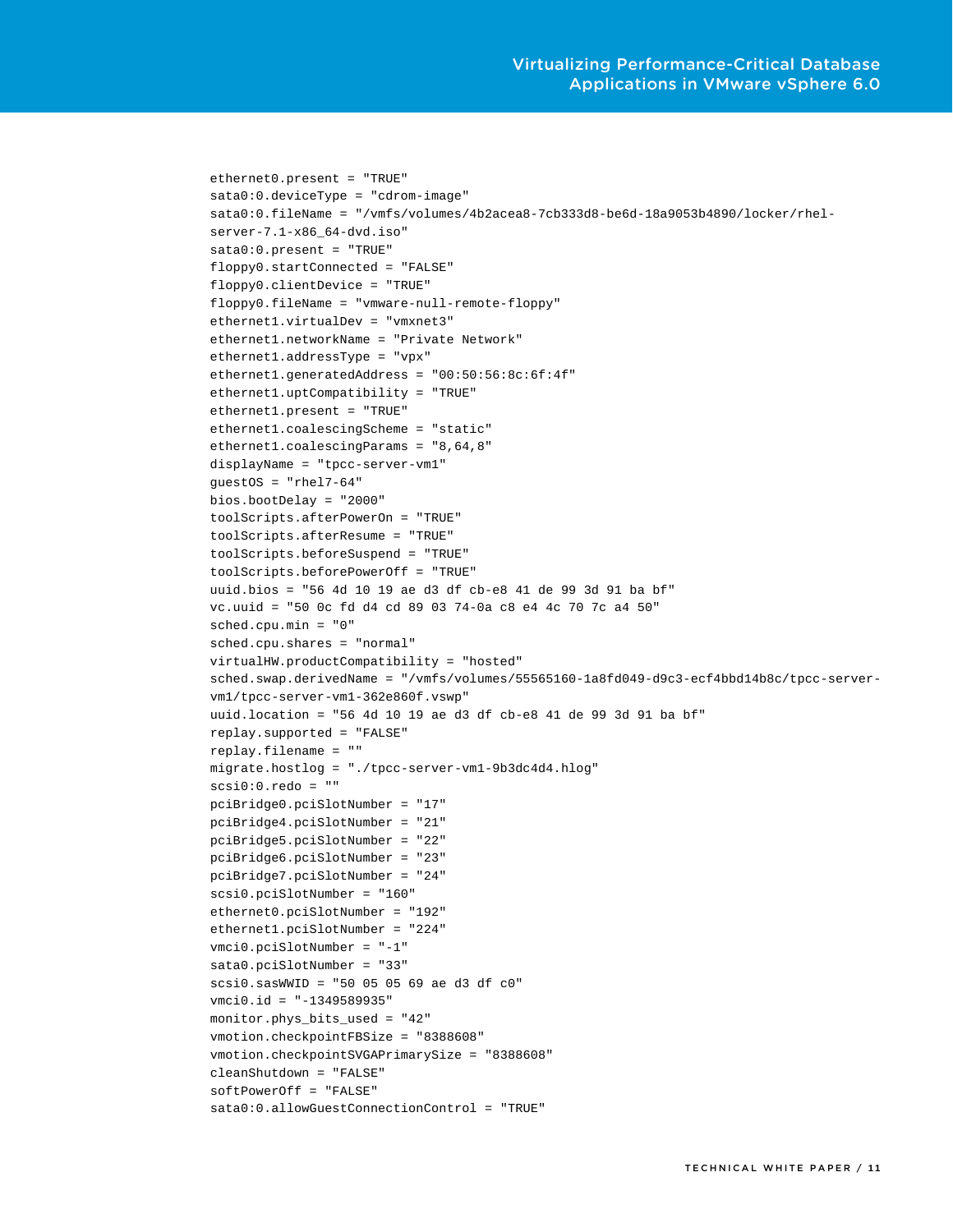```
tools.syncTime = "FALSE"
extendedConfigFile = "tpcc-server-vm1.vmxf"
tools.remindInstall = "FALSE"
scsi1.present = "TRUE"
scsi1.sharedBus = "none"
scsi1.virtualDev = "pvscsi"
scsi2.present = "TRUE"
scsi2.sharedBus = "none"
scsi2.virtualDev = "pvscsi"
scsi3.present = "TRUE"
scsi3.sharedBus = "none"
scsi3.virtualDev = "pvscsi"
scsi1:0.present = "true"
scsi1:0.deviceType = "scsi-hardDisk"
scsi1:0.filename = "tpcc-server-vm1_1.vmdk"
scsi1:0.mode = "independent-persistent"
scsi1:0.redo = ""
# The parameters "shares", "throughputCap", "present", "deviceType",
# "mode", and "redo" for the remainder of the disks are identical to
# the settings for scsi1.0, and were deleted in this white paper for
# the sake of brevity
# vmdk1 to vmdk12 are data LUNs, and are striped across 3 virtual
# SCSI buses to spread the interrupt processing load of the guest OS.
# vmdk13 and vmdk14 are the redo log disks. We put them on scsi0,
# which has no other load during the benchmark run, and opt for
# low latency over CPU efficiency by setting
# scsi0.intrCoalescing = "false" and scsi0.reqCallThreshold = 1
# vmdk15 to vmdk34 hold the backup of the database, and can be
# mapped to any remaining virtual SCSI devices since they do
# not impact performance
scsi1:1.filename = "tpcc-server-vm1_2.vmdk"
scsi1:2.filename = "tpcc-server-vm1_3.vmdk"
scsi1:3.filename = "tpcc-server-vm1_4.vmdk"
scsi2:0.filename = "tpcc-server-vm1_5.vmdk"
scsi2:1.filename = "tpcc-server-vm1_6.vmdk"
scsi2:2.filename = "tpcc-server-vm1_7.vmdk"
scsi2:3.filename = "tpcc-server-vm1_8.vmdk"
scsi3:0.filename = "tpcc-server-vm1_9.vmdk"
scsi3:1.filename = "tpcc-server-vm1_10.vmdk"
scsi3:2.filename = "tpcc-server-vm1_11.vmdk"
scsi3:3.filename = "tpcc-server-vm1_12.vmdk"
scsi0:1.filename = "tpcc-server-vm1_13.vmdk"
scsi0:2.filename = "tpcc-server-vm1_14.vmdk"
scsi1:8.filename = "tpcc-server-vm1_15.vmdk"
scsi1:9.filename = "tpcc-server-vm1_16.vmdk"
scsi1:10.filename = "tpcc-server-vm1_17.vmdk"
scsi1:11.filename = "tpcc-server-vm1_18.vmdk"
scsi1:12.filename = "tpcc-server-vm1_19.vmdk"
scsi1:13.filename = "tpcc-server-vm1_20.vmdk"
scsi1:14.filename = "tpcc-server-vm1_21.vmdk"
scsi1:15.filename = "tpcc-server-vm1_22.vmdk"
scsi2:9.filename = "tpcc-server-vm1_23.vmdk"
scsi2:10.filename = "tpcc-server-vm1_24.vmdk"
```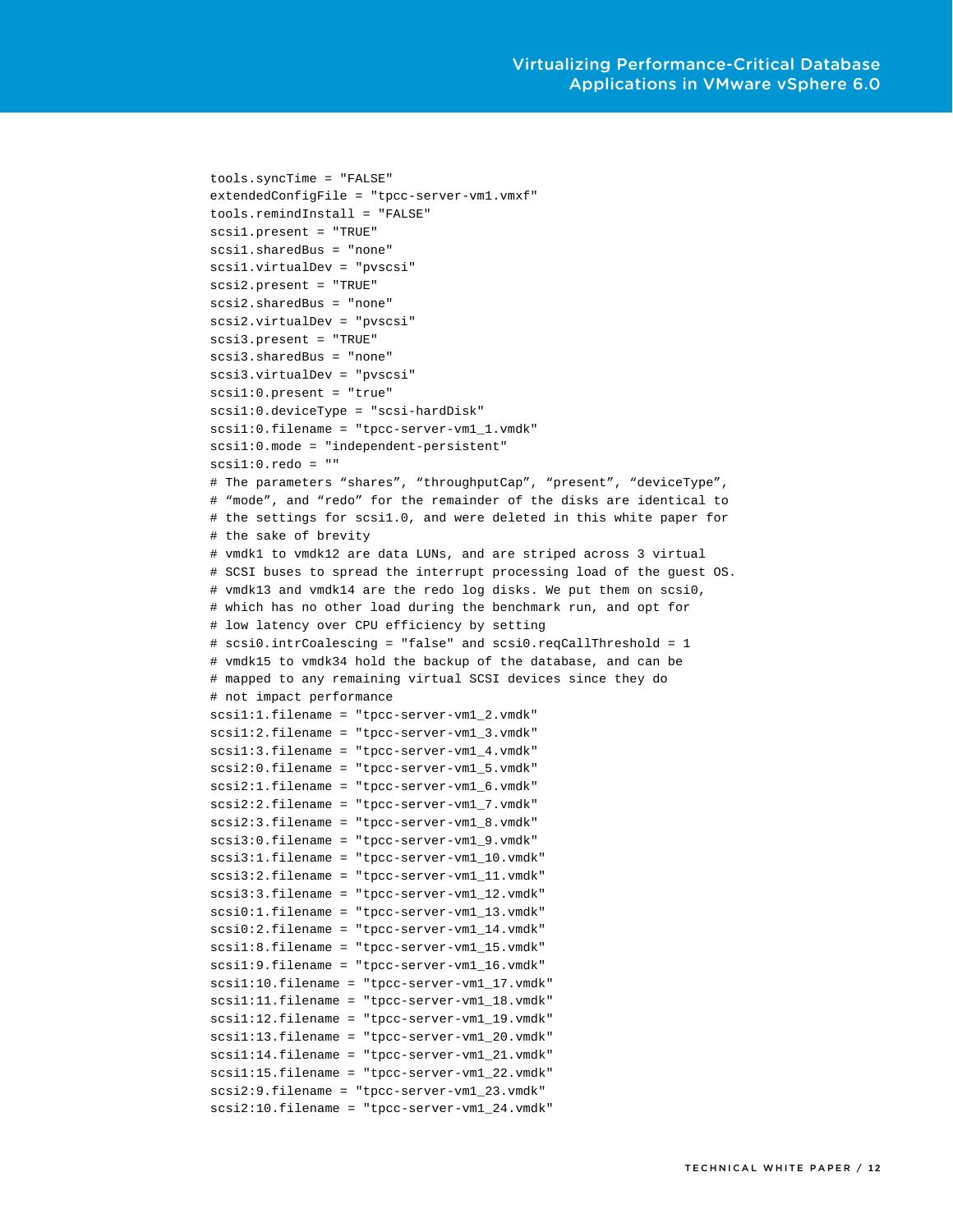```
scsi2:11.filename = "tpcc-server-vm1_25.vmdk"
scsi2:12.filename = "tpcc-server-vm1_26.vmdk"
scsi2:13.filename = "tpcc-server-vm1_27.vmdk"
scsi2:14.filename = "tpcc-server-vm1_28.vmdk"
scsi2:15.filename = "tpcc-server-vm1_29.vmdk"
scsi3:9.filename = "tpcc-server-vm1_30.vmdk"
scsi3:10.filename = "tpcc-server-vm1_31.vmdk"
scsi3:11.filename = "tpcc-server-vm1_32.vmdk"
scsi3:12.filename = "tpcc-server-vm1_33.vmdk"
scsi3:13.filename = "tpcc-server-vm1_34.vmdk"
scsi1.pciSlotNumber = "256"
scsi2.pciSlotNumber = "1184"
scsi3.pciSlotNumber = "1216"
scsi1.sasWWID = "50 05 05 69 ae d3 de c0"
scsi2.sasWWID = "50 05 05 69 ae d3 dd c0"
scsi3.sasWWID = "50 05 05 69 ae d3 dc c0"
scsi0:3.fileName = "tpcc-server-vm1_35-000001.vmdk"
scsi0:4.fileName = "tpcc-server-vm1_36.vmdk"
scsi0:5.fileName = "tpcc-server-vm1_37.vmdk"
numa.autosize.vcpu.maxPerVirtualNode = "32"
numa.autosize.cookie = "640001"
scsi0:6.fileName = "tpcc-server-vm1_38.vmdk"
scsi0:6.present = "TRUE"
toolsInstallManager.updateCounter = "6"
```
#### <span id="page-12-0"></span>init.ora Parameters

```
compatible = 12.1.0.2.0
plsql_optimize_level=2
utl_file_dir=*
db_name = tpcc
control_files = (+DATA/control_001, +DATA/control_002)
parallel_max_servers = 0
_two_pass=false
db files = 440db_cache_size = 15G
db_8k_cache_size = 6G
db_16k_cache_size = 120G
db_keep_cache_size = 235G
db_recycle_cache_size = 45G
dml_locks = 500
statistics_level = basic
processes = 1300
sessions = 1250
transactions = 1100
shared_pool_size = 14400M
db_block_size = 2048
db_writer_processes = 40
disk_asynch_io = TRUE
UNDO_TABLESPACE = undo_1
undo_management = auto
transactions_per_rollback_segment = 1
aq_tm_processes = 0
```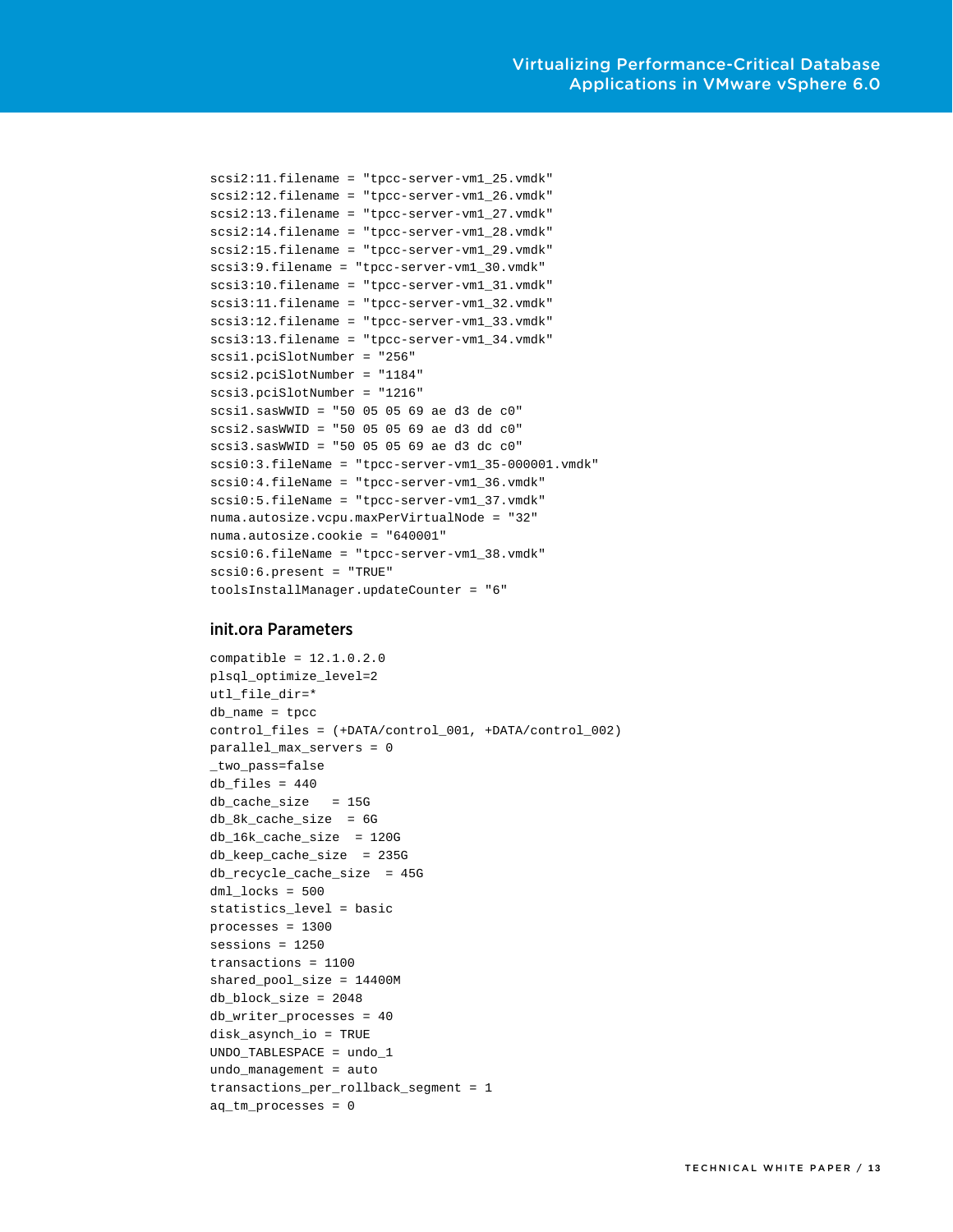```
db_block_checking = false
db_block_checksum = false
fast_start_mttr_target = 0
java_pool_size = 0
log_checkpoint_interval = 0
log_checkpoints_to_alert = TRUE
log_checkpoint_timeout = 0
max_dump_file_size = 1M
timed_statistics = true
trace_enabled = false
query_rewrite_enabled = false
replication_dependency_tracking = false
resource_manager_plan = ''
_undo_autotune = false
_collect_undo_stats = false
db_cache_advice=off
log_buffer = 101580800 
open_cursors = 100
sort_area_size = 2097152
_use_realfree_heap = FALSE 
undo_retention = 1
```
#### <span id="page-13-0"></span>Linux Kernel Tunables

```
kernel.sem = 250 32000 100 128
kernel.shmall = 134217728
kernel.shmmax = 549755813888
kernel.shmmni = 4096
kernel.panic_on_oops = 1
fs.file-max = 6815744
fs.aio-max-nr=1048576
net.ipv4.ip_local_port_range = 9000 65500
net.core.rmem_default = 4194304
net.core.rmem_max = 4194304
net.core.wmem_default = 262144
net.core.wmem_max = 1048586
kernel.core_uses_pid = 1
kernel.wake_balance = 0
vm.hugetlb_shm_group = 54322
vm.legacy_va_layout = 0
vm.nr_hugepages = 225500
kernel.perf_event_paranoid = -1
```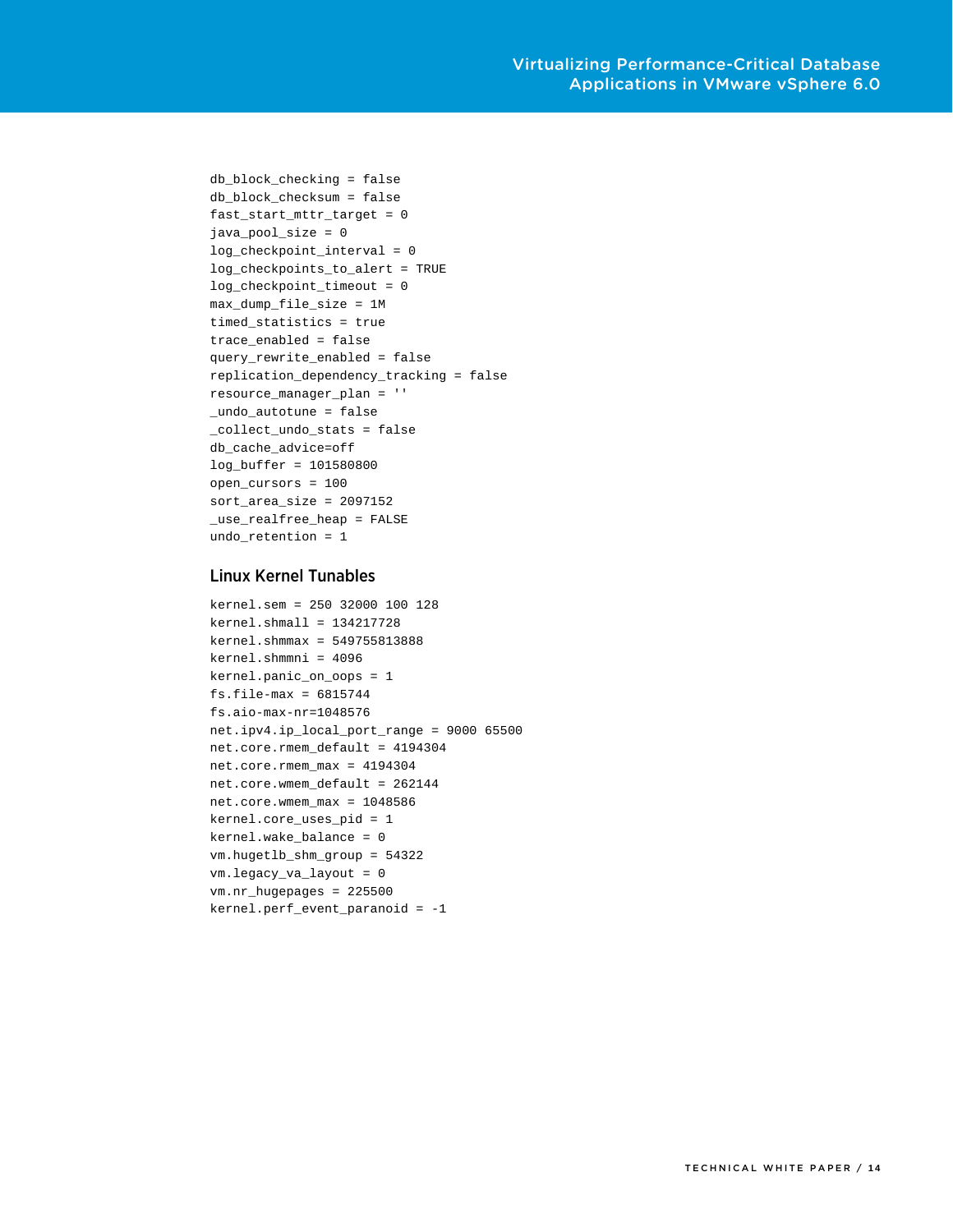#### <span id="page-14-0"></span>Non-Default Performance Optimizations

- We used virtual RDM disks (see VMwar[e KB 2009226](http://kb.vmware.com/kb/2009226) [\[3\]](#page-14-2) an[d VMDK vs. RDM](https://blogs.vmware.com/vsphere/2013/01/vsphere-5-1-vmdk-versus-rdm.html) [\[4\]](#page-14-3)). Although Virtual RDM might have a slight performance advantage over VMFS, we employed it to allow the use of the same exact physical database for both native and virtual experiments.
- To reduce the CPU consumption of virtual network interrupt processing, we set the virtual network interrupt coalescing mode to static by manipulating the ethernet1.coalescingScheme and ethernet1.coalescingParams parameters (see the ["Performance Best Practices Guide"](http://www.vmware.com/files/pdf/techpaper/VMware-PerfBest-Practices-vSphere6-0.pdf) [\[5\]](#page-14-4)). This makes sense for this workload, which is much more sensitive to the CPU utilization of processing networking packets than it is to networking latency. Do not use the static setting for latency-sensitive applications (see the ["Best Practices for Performance Tuning of Latency-Sensitive Workloads in vSphere VMs"](https://www.vmware.com/files/pdf/techpaper/VMW-Tuning-Latency-Sensitive-Workloads.pdf) [6]).
- Databases are sensitive to the latency of redo log writes. To ensure low latencies, we avoid interrupt coalescing on the virtual SCSI bus that holds the redo log by not putting any data LUNs on that bus and by setting scsi0.intrCoalescing to "false" and scsi0.reqCallThreshold to 1 (see the ["Performance Best Practices Guide"](http://www.vmware.com/files/pdf/techpaper/VMware-PerfBest-Practices-vSphere6-0.pdf) [\[5\]](#page-14-4)).

### <span id="page-14-1"></span>References

- [1] VMware, Inc. (2015, August) What's New in the VMware vSphere 6.0 Platform. <https://www.vmware.com/files/pdf/vsphere/VMW-WP-vSPHR-Whats-New-6-0-PLTFRM.pdf>
- [2] VMware, Inc. (2009) Performance Evalutation of Intel EPT Hardware Assist. [http://www.vmware.com/pdf/Perf\\_ESX\\_Intel-EPT-eval.pdf](http://www.vmware.com/pdf/Perf_ESX_Intel-EPT-eval.pdf)
- <span id="page-14-2"></span>[3] VMware, Inc. (2015, October) Difference Between Physical Compatibility RDMs and Virtual Compatibility RDMs (2009226)[. http://kb.vmware.com/kb/2009226](http://kb.vmware.com/kb/2009226)
- <span id="page-14-3"></span>[4] Mark Achtemichuk. (2013, January) vSphere 5.1 - VMDK versus RDM. <https://blogs.vmware.com/vsphere/2013/01/vsphere-5-1-vmdk-versus-rdm.html>
- <span id="page-14-4"></span>[5] VMware, Inc. (2015, June) Performance Best Practices for VMware vSphere 6.0. <http://www.vmware.com/files/pdf/techpaper/VMware-PerfBest-Practices-vSphere6-0.pdf>
- [6] VMware, Inc. (2013, March) Best Practices for Performance Tuning of Latency-Sensitive Workloads in vSphere VMs.<https://www.vmware.com/files/pdf/techpaper/VMW-Tuning-Latency-Sensitive-Workloads.pdf>